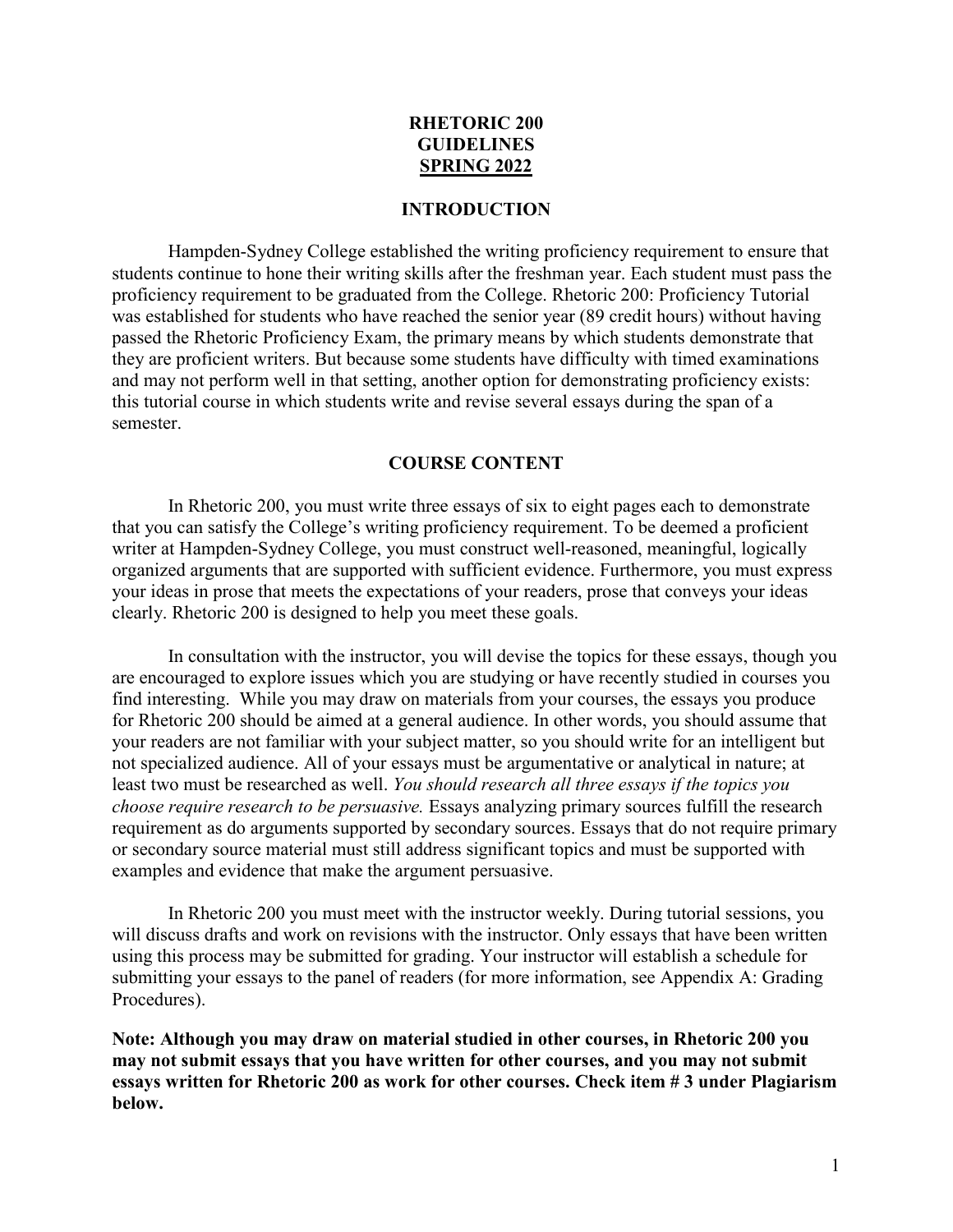#### **RHETORIC STUDIO**

 In addition to working one-to-one with your instructor, you can also seek help on your essays from Rhetoric Studio consultants. The Rhetoric Studio is located in the Center for Rhetoric and Communication. Consultants there will assist you with an essay at any stage of the writing process. They can help you generate ideas, give you feedback on the clarity of a draft, help you refine your thesis or organize your thoughts, let you know where they think you need more support for your argument, and work with you on sentence structure and grammar.

 Computers as well as a laser printer are available for your use in the Studio; you can also bring your own laptop and work in the Studio. The Studio's hours are posted on the Rhetoric Studio website.

# **PLAGIARISM and THE HONOR CODE**

#### **1. Definition**

 The official College statement on plagiarism is found in *The Key*. One possible consequence of plagiarism is expulsion from the college. The following comments, drawn from the *MLA Handbook* 8th ed. (2016), supplement that basic statement:

Plagiarism is presenting another person's ideas, information, expressions, or entire work as one's own. […]

Plagiarism can take a number of forms, including buying papers from a service on the Internet, reusing work done by another student, and copying text from published sources without giving credit to those who produced the sources. All forms of plagiarism have in common the misrepresentation of work not done by the writer as the writer's own. […]

Even borrowing just a few words from an author without clearly indicating that you did so constitutes plagiarism. Moreover, you can plagiarize unintentionally; in hastily taken notes, it is easy to mistake a phrase copied from a source as your original thought and then to use it without crediting the source. […]

It's important to note that you need not copy an author's words to be guilty of plagiarism; if you paraphrase someone's ideas or arguments without giving credit for their origin, you have committed plagiarism. (7-9)

## **2. Avoiding plagiarism**

What makes plagiarism inexcusable is that it is dishonest. You can avoid plagiarizing if you are careful always to note the source of your information for print and on-line materials when you conduct your research, and if you practice simple honesty. As you learn to use primary and secondary sources in composing your essays, follow three simple rules: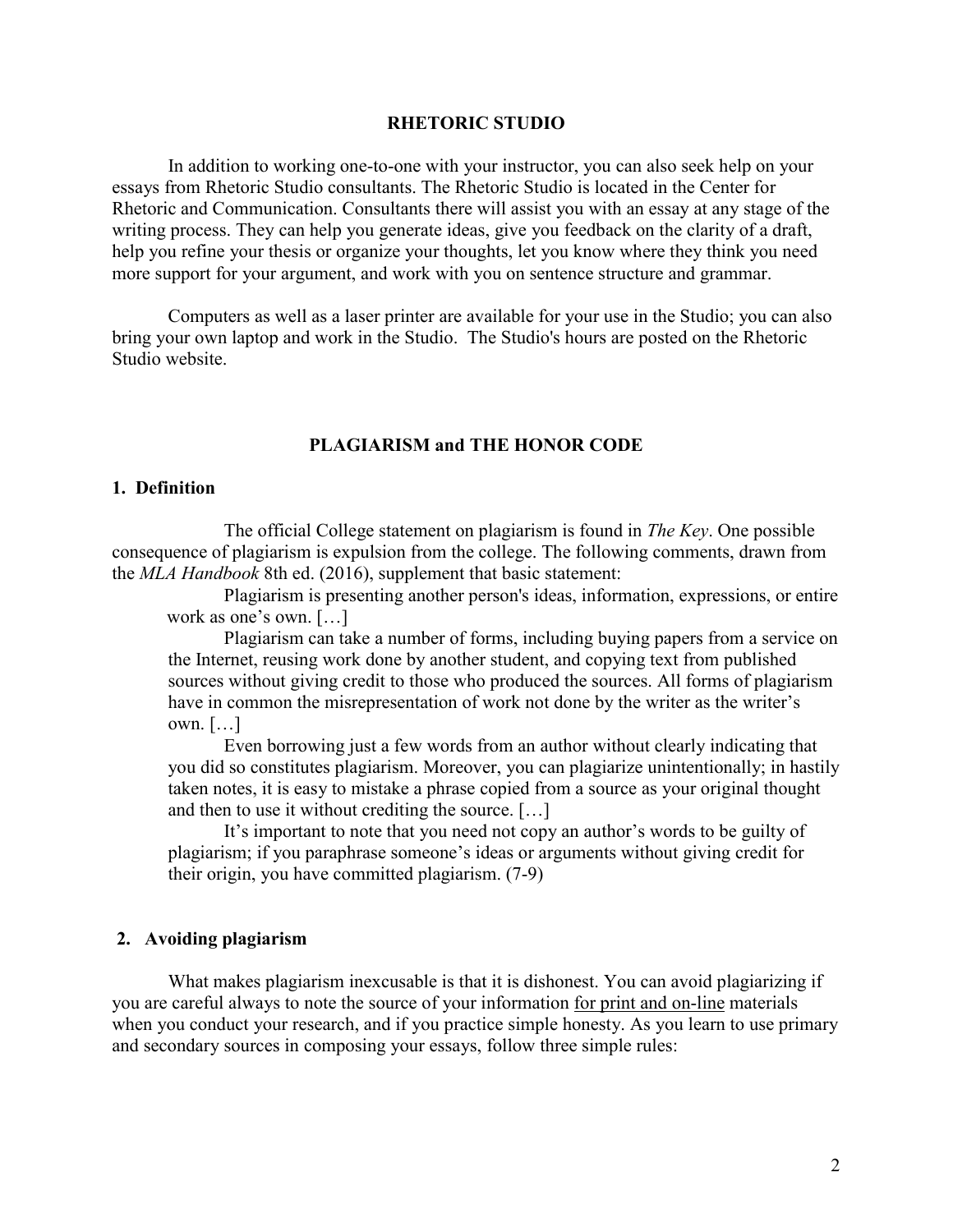1) Get specific instructions about citation from the professor, follow them exactly, and ask whenever you are uncertain.

2) When in doubt, always acknowledge the source.

3) Follow the guidelines in the *MLA Handbook* or other appropriate style sheet or manual (see also pp. 577—583 of *The Bedford Handbook* 9<sup>th</sup> edition). The documentation style you should use will depend upon the discipline in which you are writing the essay. Consult with the instructor about which form would be the most appropriate for each essay, though generally you are allowed to use the form most familiar to you.

Remember that any on-line materials you use to gather information for a paper are also governed by rules about plagiarism, so you need to learn to cite electronic sources as well as printed and other sources.

## **3. Documentation Form and Essay Format**

The Rhetoric Program instructs you in the use of the new MLA (2016) style of documentation, a style that requires that writers cite their sources in parenthetical acknowledgments in their texts. See *The Bedford Handbook,* pp. 598—610; 611—661. Pages 613—662 in *The Bedford Handbook* provide guidelines for constructing entries in a "Works Cited" list. Since other styles of documentation exist, professors in various disciplines may require you to use some other documentation style—APA or Turabian, for example. You should ask professors about requirements for documentation form.

Every essay should have an appropriate title, and essays that use information from any source should include a "Works Cited" list. On pages 662—673 of *The Bedford Handbook*, you will find an explanation of the MLA manuscript format that your professor may require that you use as a model for your essays.

# 4**. Other Honor Code Matters**

All Honor Code rules apply in this course. You should write out the Honor Code pledge and sign it on the title page of **one** of the three copies of every essay you submit for grading.

Professors assume that any paper submitted by a student for any course was prepared by that student for that specific class. **You may not turn in a single paper for two or more different courses unless each professor involved has authorized you to do so in advance. It is considered a violation of the College's Honor Code to double-submit a paper without permission from both instructors. Furthermore, you may not hand in any paper previously submitted at this or any other school without obtaining the permission of the current professor in advance.**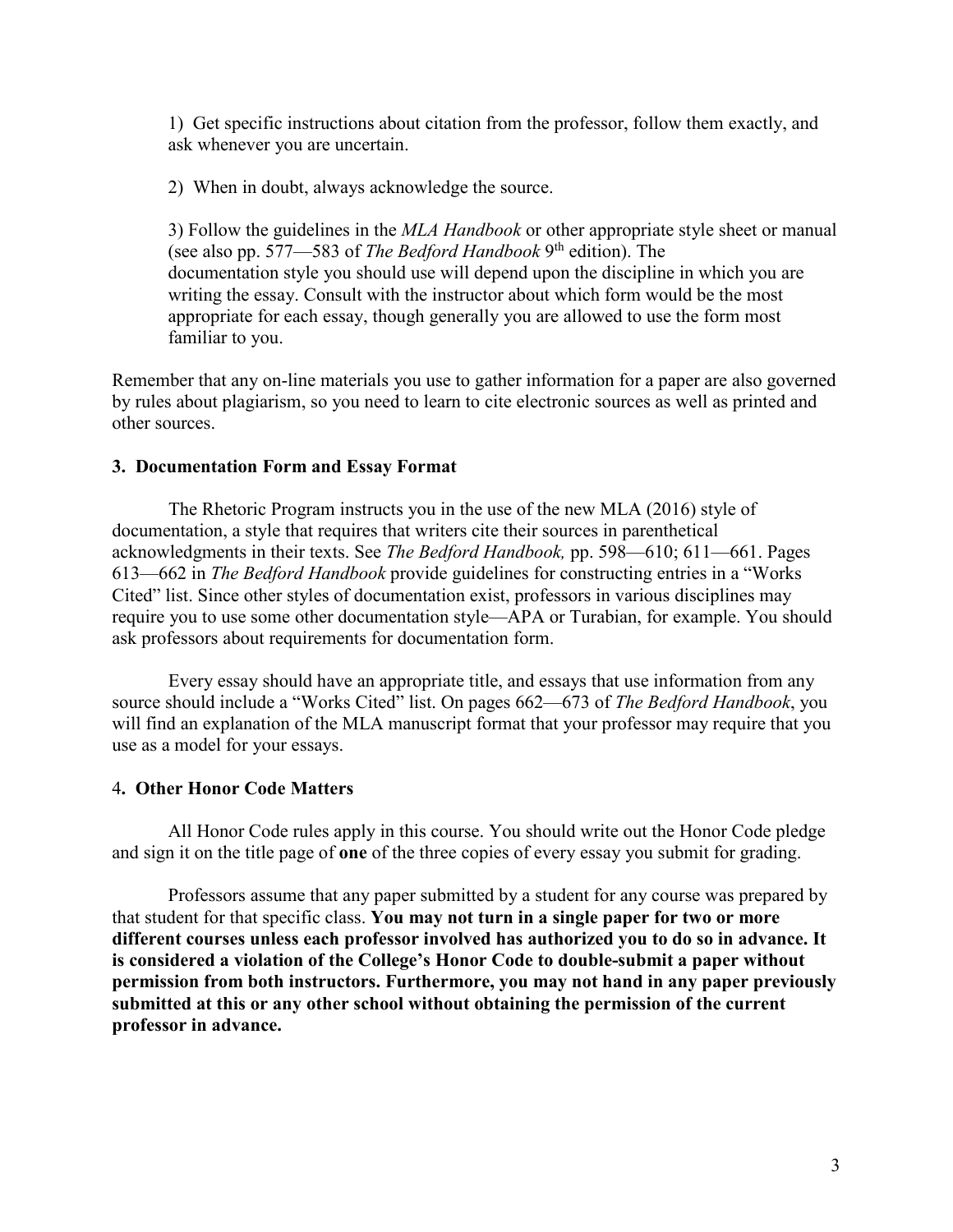**You must edit your own work. Corrections made by someone else constitute a violation of the Honor Code.** You are permitted to use spell checks and editing programs for Rhetoric 200 essays; using these tools does not violate the Honor Code.

Finally, you should include the following pledge at the end of each paper you write for this class (note that this pledge differs slightly from the regular College pledge):

*On my honor I pledge that I have neither given nor received unauthorized aid on this assignment, nor am I aware of any violation of the Honor Code that I shall not immediately report. I have given full credit, in the text or in endnotes or footnotes, for any ideas or wording drawn from someone else, and I have appended a Works Cited list that gives information about the sources I used.*

(Signature)

### **Appendix A: Grading Procedures**

### **Demonstrating proficiency:**

You must demonstrate proficiency in writing in order to be graduated from the College. You may do so by earning passing grades on all three of your essays in Rhetoric 200; you will also satisfy the Rhetoric requirement if you pass the regular Proficiency Exam in the semester you are enrolled in Rhetoric 200. In this case, you do not need to write the third essay for the course (the due date for the final essay normally falls after the proficiency exam administration). You are strongly encouraged **not** to delay writing the first two essays in the hope that you will pass the timed exam. Indeed, students who work hard writing Rhetoric 200 essays have a better chance on the timed exam because they are practicing effective writing. If you sit for this exam and fail, it will be too late for you to write three essays for Rhetoric 200, and you will be enrolled in the course again in the next term. Note that Rhetoric 200 is **not** offered in May Term**: if you do not pass Rhetoric 200 in the fall or spring of your senior year and if you do not pass the timed Rhetoric Proficiency Exam, you will not be graduated from the College and will have to return to campus the next year.**

#### **Mechanics for submitting an essay**:

Your essays are judged anonymously, so when you turn them in to your instructor for consideration by the panel, you should turn in **three** copies of the essay, two with title pages that **do not** include your name. **Do not include your name anywhere on the two copies of a paper to be submitted to the panel**.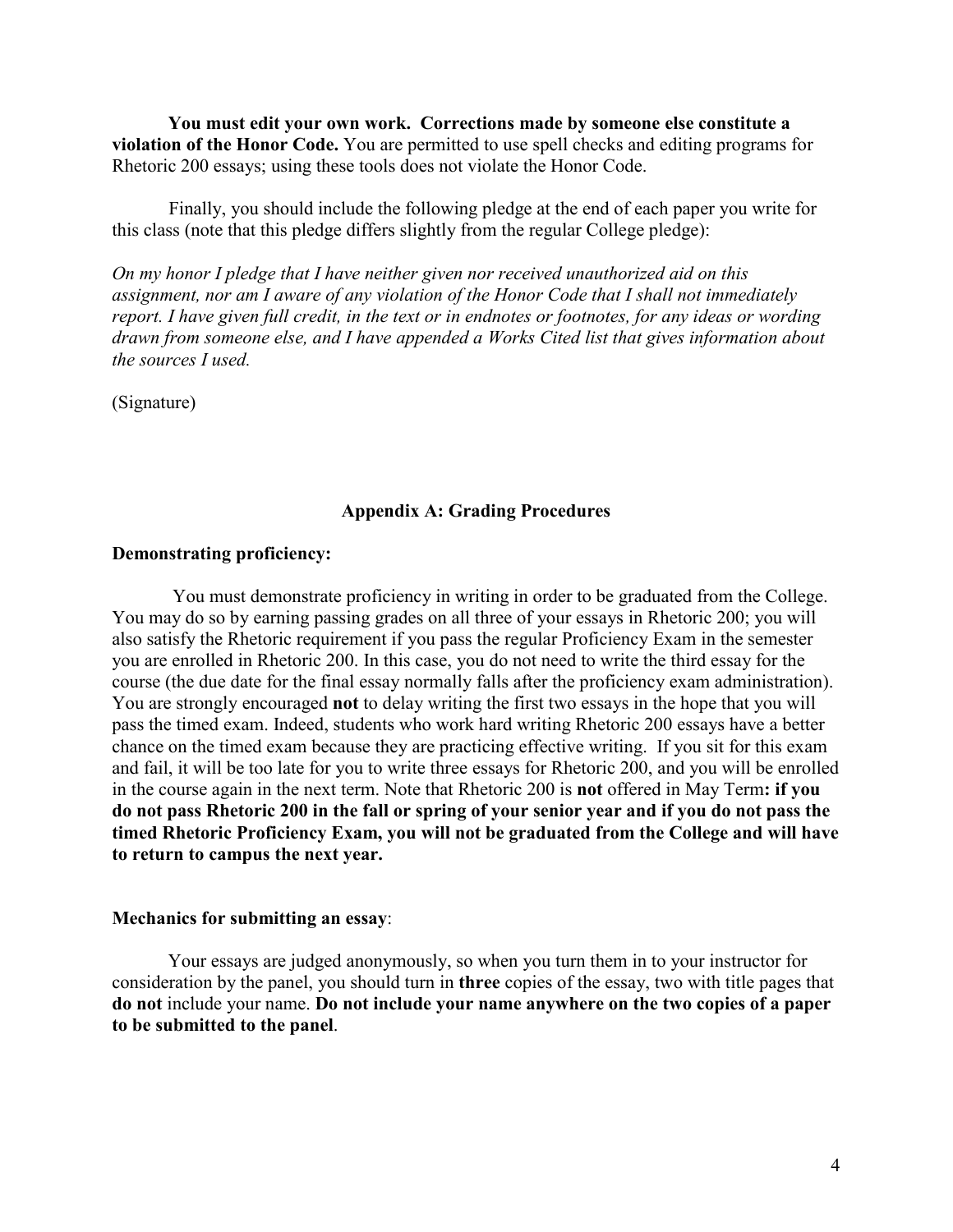When you submit an essay, you must also submit an abstract (usually a paragraph) that states your thesis and indicates how you support the thesis. Include the abstract with each of the three copies of the paper, **but do not include your name on the abstract.**

# **Deadlines:**

There will be three set due dates for the three essays you write, and three set due dates for revised versions of these essays. **It is very important that you turn essays in on time, so that you have time to take advantage of this revision opportunity.** An essay turned in after the deadline will not be submitted to the panel for grading until the next essay due date. If you miss a deadline, you risk losing an opportunity to revise an essay.

### **Evaluation of essays:**

Rhetoric 200 essays are evaluated by two readers drawn from a panel of faculty in all three divisions: the humanities, the social sciences, and the natural sciences. The panel does not include the instructor of Rhetoric 200. In addition, the same two readers will not be assigned to evaluate all three of your essays, so your writing will be judged by a wide variety of faculty from the college. The two readers assigned to judge an essay score it using the six-point scoring guide in Appendix B, in the same way that graders judge the proficiency exam: a score of 7 (at least a 3 from one reader and at least a 4 from the other) is required for an essay to pass. Readers will provide you with extensive comments about ways to revise, if they recommend revising. If an essay does not pass the first time the readers evaluate it, you may revise it according to their comments and under your instructor's supervision. However, a revised essay may be resubmitted only once, on a set due date. When all of your essays and revisions have been considered, the panel of readers will decide if you have performed satisfactorily, or if you must repeat the course.

#### **Carrying essays over to the next semester:**

If you do not complete all the requirements for Rhetoric 200 in one semester and are enrolled again in the next term, you may carry over any essays you have completed satisfactorily. Essays that are incomplete at the end of the semester may not be carried over to the next term.

#### **Notation on the transcript:**

Rhetoric 200 is a non-credit course, so you will receive neither credit hours toward graduation nor a final grade (A through F) in the course.

Failure to write three satisfactory essays, or to pass the Rhetoric Proficiency exam while you are enrolled in Rhetoric 200, results in an "unsatisfactory" notation on your transcript. You must then repeat the course. Satisfying the Rhetoric Proficiency requirement will result in the notation "satisfactory" on your transcript.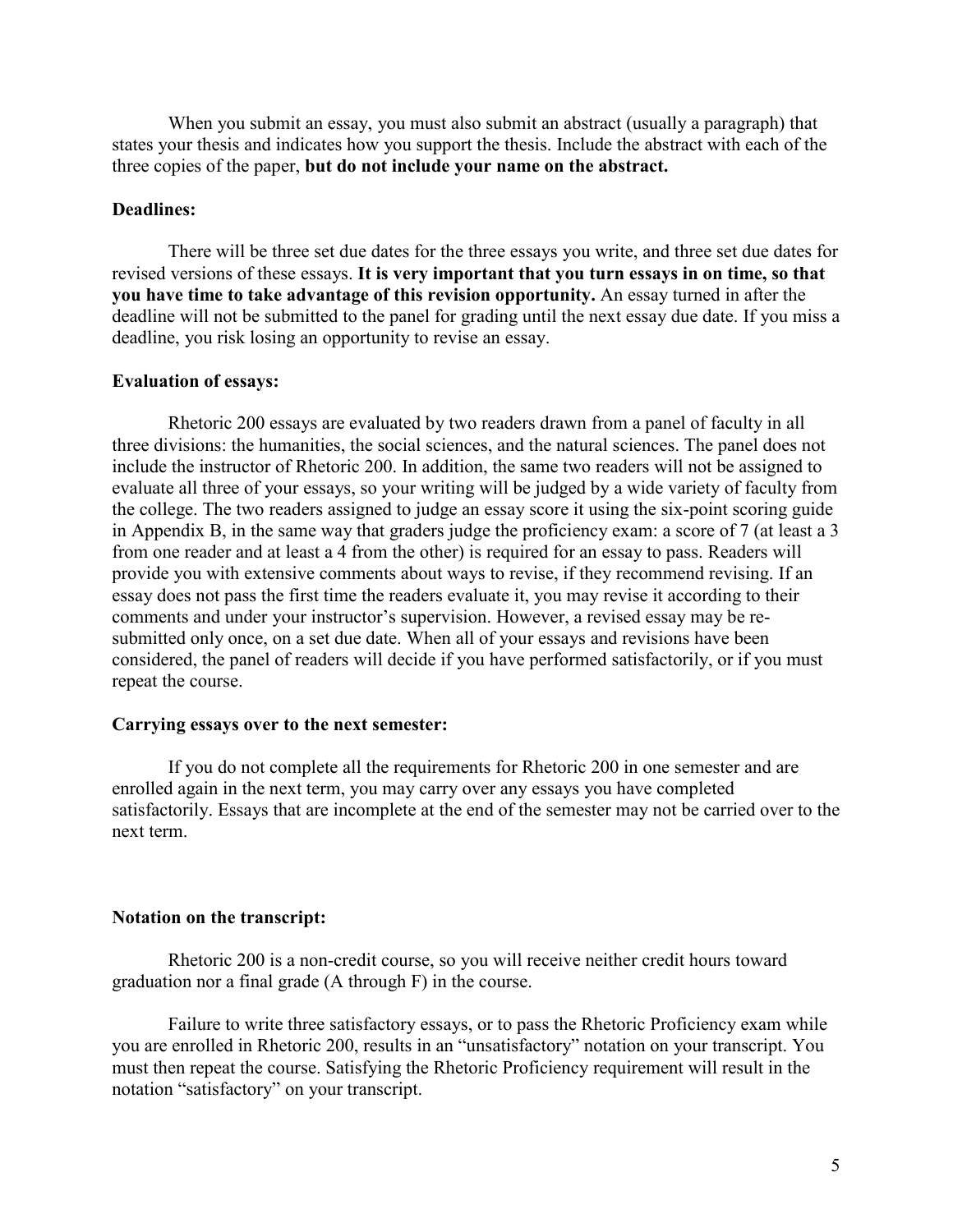## **Rhetoric 200 Essays: Six-Point Holistic Scoring Guide**

#### **Top-half score (4, 5, or 6):**

Despite differences among them, essays that earn a top-half score all demonstrate proficiency in the use of written language to express an idea. The writer chooses a topic in which he is clearly engaged; he articulates a significant thesis that governs the rest of the essay; he establishes a clear logical order that links paragraph to paragraph in a meaningful way. In supporting his argument, the writer makes lively use of evidence: he provides sufficient examples or other evidence to make his thesis persuasive, but his argument does not get lost among the details. His evidence (whether from secondary sources or from his own experience) is convincingly incorporated into the argument. As a result of these features, an essay that earns a top-half score is *developed* but not *repetitive*. An essay that earns a top-half score also exhibits competence on the sentence level: its language should be largely free of serious or frequent or distracting errors. Overall, essays that earn a top-half score persuade the reader that *the writer is in control of his argument and his language*.

### **Bottom-half score (1, 2, or 3):**

Despite differences among them, essays that earn a bottom-half score leave the reader with the impression that much further revision is necessary. Such essays create the impression of *incompleteness* or *insufficiency* as a result of the writer's handling of his material or his rhetorical tools. Often such essays lack a clear thesis, while at other times the writer seems to oversimplify issues. Organization may be haphazard or illogical. Evidence in such essays often is anecdotal rather than substantial; frequently the writer relies heavily on one or two sources for all his information, perhaps accepting uncritically information from one or two insufficient websites. Because of such problems with thesis and evidence, essays that earn a bottom-half score are more often *repetitive* than *developed*. On the sentence level, the writer does not exhibit consistent control over the grammar and conventions of the language. Overall, essays that earn a bottom-half score do *not* persuade the reader that the writer is in control of his argument and his language.

6: An essay in this category develops an argument clearly, forcefully, and perhaps elegantly. The writer demonstrates lucid, orderly thinking and shows some degree of originality in his handling of a challenging topic. The writer uses sufficient, appropriate, and varied evidence, employing any secondary sources he uses so as to support his *own* ideas. Sophisticated word choice and sentence structures are further evidence of mature thinking: *the writer of an essay that earns a 6 demonstrates a control of language that extends well beyond simple correctness*. Such an essay will in addition be properly documented when documentation is required and *virtually* free from errors in mechanics, usage and sentence structure.

**\_\_\_\_\_\_\_\_\_\_\_\_\_\_\_\_\_\_\_\_\_\_\_\_\_\_\_\_\_\_\_\_\_\_\_\_\_\_\_\_\_\_\_\_\_\_\_\_\_\_\_\_\_\_\_\_\_\_\_\_\_\_\_\_\_\_\_\_\_\_\_\_\_\_\_\_\_\_\_\_\_\_\_\_\_**

5: An essay in this category demonstrates a clear understanding of the topic it addresses. It may be less thoughtful or less well reasoned than a 6 essay, but it will not be mere statement and restatement of generalized ideas. Though it may exhibit minor weaknesses in paragraphing, it will show that the writer can select appropriate and varied supporting evidence which he can organize in unified, coherent units and use in an intelligent way to augment his own ideas. The essay will be largely free from serious errors in mechanics, usage, and sentence structure and from errors in documentation. Its language will be characterized by clarity and precision if not by beauty.